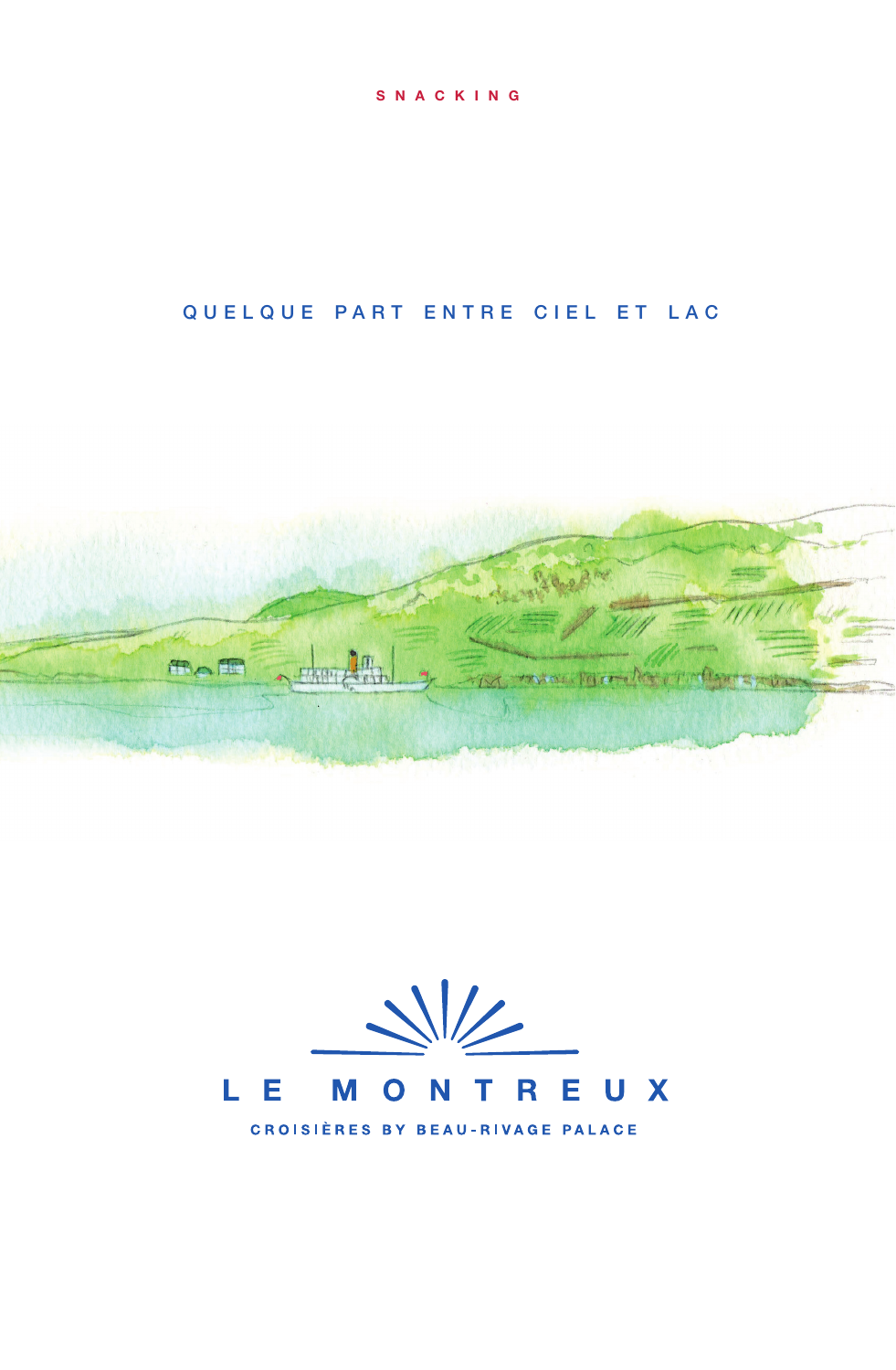$\frac{1}{2}$ 

| PETITE RESTAURATION<br>SNACKS                                                           |             |
|-----------------------------------------------------------------------------------------|-------------|
| ARDOISE VALAISANNE<br>SELECTION FROM WALLIS REGION                                      | CHF 28.-    |
| PAIN AU LAIT AU JAMBON DE LA BORNE ET GRUYÈRE<br>MILK BREAD WITH HAM AND GRUYÈRE CHEESE | CHF 12.-    |
| FOCACCIA TOMATE NOIRE DE CRIMÉE,<br>ET MOZZARELLA DI BUFALA                             | CHF $14. -$ |
| FOCACCIA WITH BLACK TOMATO FROM CRIMÉE,<br>AND MOZZARELLA DI BUFFALA                    |             |
| <b>CHIPS (40G)</b><br>CRISPS                                                            | CHF $5. -$  |

## DESSERTS

| SALADE DE FRUITS DE SAISON<br>SEASONAL FRUITS SALAD | CHF $14. -$ |
|-----------------------------------------------------|-------------|
| TARTE DU JOUR<br>TART OF THE DAY                    | CHF $12. -$ |
| CAFÉ GOURMAND<br>COFFEE WITH SWEETS                 | CHF $14. -$ |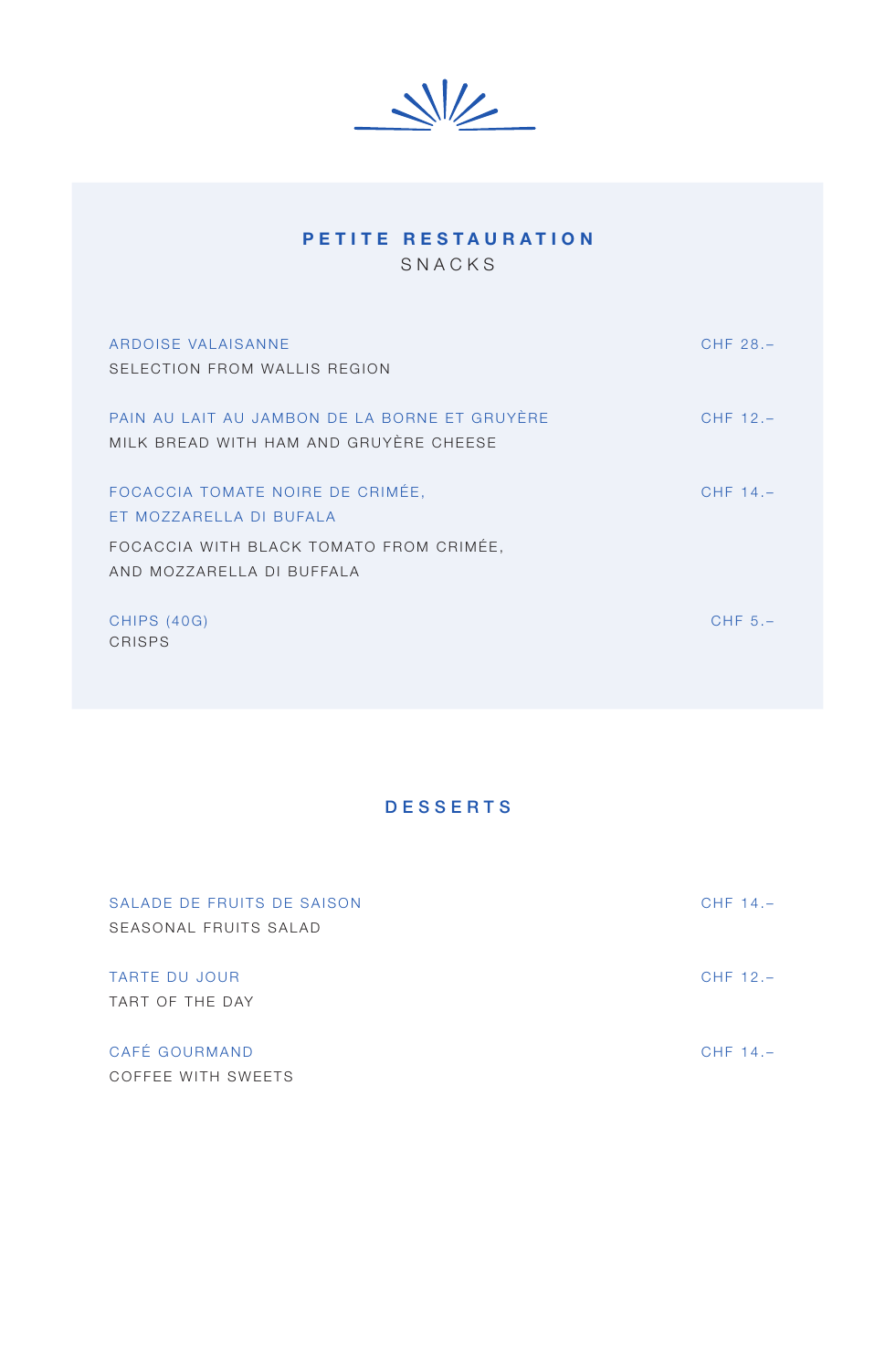$\frac{1}{2}$ 

### GLACES

#### ICE CREAMS

| MAGNUM (CHOCOLAT NOIR - AMANDES - CHOCOLAT BLANC)             | CHF 4.50 |
|---------------------------------------------------------------|----------|
| MAGNUM ICE-CREAMS (DARK CHOCOLATE – ALMOND – WHITE CHOCOLATE) |          |
|                                                               |          |
| CORNETTO (VANILLE - FRAISE - CHOCOLAT)                        | CHF 4.50 |
| CORNETTO ICE-CREAMS (VANILLA - STRAWBERRY - DARK CHOCOLATE)   |          |
|                                                               |          |
| APOLLO FUSÉE (GLACE À L'EAU)                                  | CHF 3.50 |
| APOLLO ROCKET (WATER BASED ICE CREAM)                         |          |
|                                                               |          |
|                                                               |          |

#### PARFUM DE GLACES ET SORBETS

CRÈMES GLACÉES : VANILLE, CHOCOLAT, CAFÉ, PRALINÉ ICE-CREAMS: VANILLA, CHOCOLATE, COFFEE, PRALINE

SORBETS : CITRON, FRAMBOISE, MANGUE, FRAISE SORBETS: LEMON, RASPBERRY, MANGO, STRAWBERRY

PRIX PAR BOULE CHF 5.– PRICE PER SCOOP